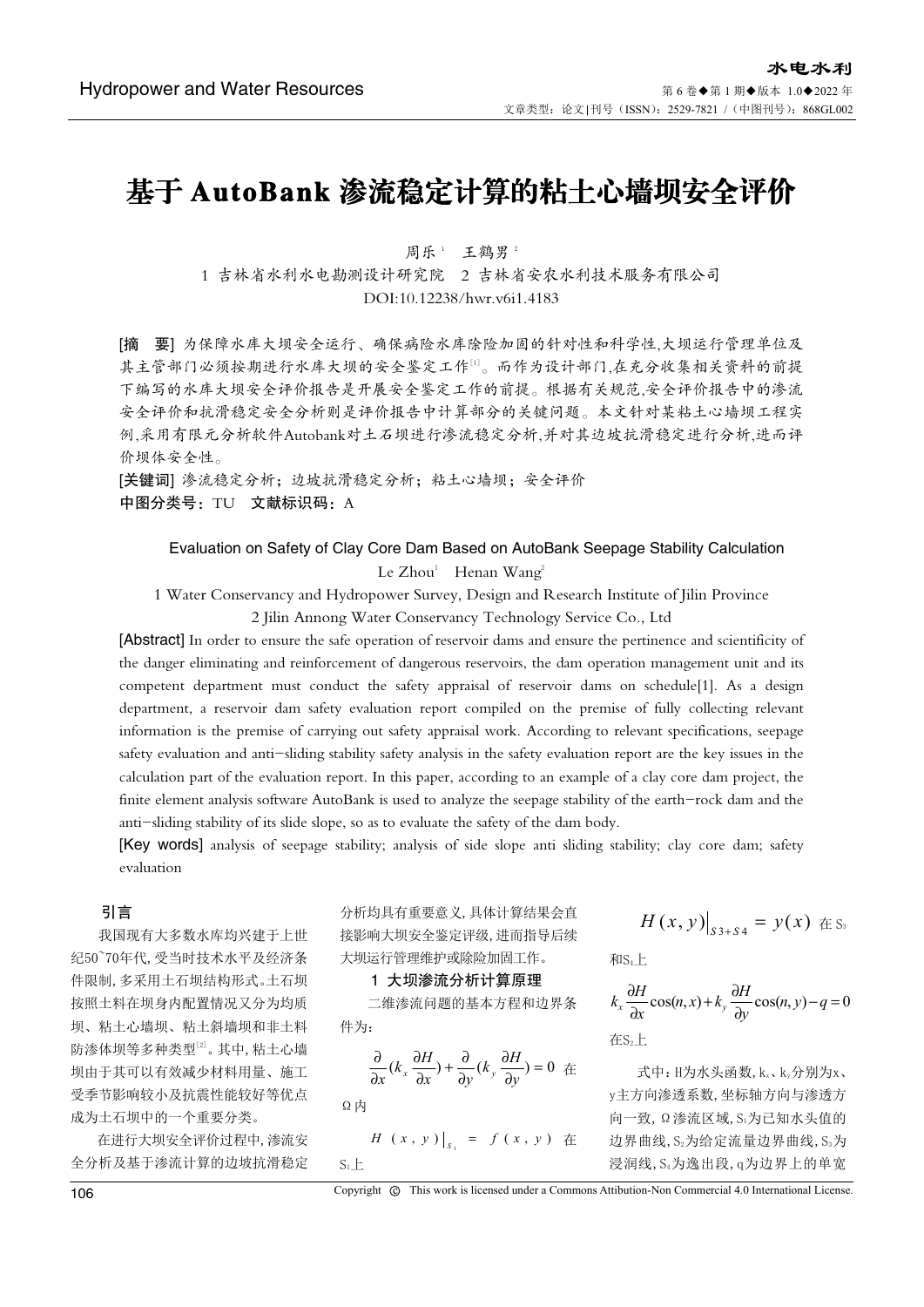# 第 6 卷◆第 1 期◆版本 1.0◆2022 年 文章类型: 论文 |刊号 (ISSN): 2529-7821 / (中图刊号): 868GL002

主:1 大垌上日出營会数主

| 仏工 八次工広圧开ジ双仏    |                |      |             |       |                       |  |
|-----------------|----------------|------|-------------|-------|-----------------------|--|
|                 | 密度             |      | 抗剪强度        |       | 渗透系数                  |  |
| 土层名称            | 湿密度γ $(g/cm3)$ | 干密度γ | 凝聚力 c (kPa) | 内摩擦角Φ | K(cm/s)               |  |
| 抛石              | 2.18           | 2.15 | $\Omega$    | 35    | $1.0 \times 10^{-2}$  |  |
| 堆石              | 1.84           | 1.62 | $\theta$    | 35    | $1.0 \times 10^{-2}$  |  |
| 砂砾碎石含粘性土 (1-4)  | 1.95           | 1.64 | 5           | 27    | $5.0 \times 10^{-5}$  |  |
| 粘土(1-9)         | 1.96           | 1.61 | 20          | 18    | $8.37 \times 10^{-6}$ |  |
| 砾石(2-2)         | 1.85           | 1.65 | $\Omega$    | 33    | $1.0 \times 10^{-2}$  |  |
| 壤土(2-1)         | 1.85           | 1.49 | 15          | 20    | $1.0 \times 10^{-5}$  |  |
| 粘性土含碎块石(3-1)    | 1.92           | 1.62 | 16          | 20    | $1.0 \times 10^{-4}$  |  |
| 花岗岩基(4)         | 2.18           | 2.15 | 0           | 35    | $1.0 \times 10^{-5}$  |  |
| 土坝渗流计算工况<br>表 2 |                |      |             |       |                       |  |

| 工况 | 计算条件  |                |                |  |  |
|----|-------|----------------|----------------|--|--|
|    | 渗流状态  | 上游水位(m)        | 下游水位(m)        |  |  |
|    |       | 正常蓄水位 245.50   |                |  |  |
| റ  | 稳定渗流  | 设计洪水位 248.09   | 228.92(下游侧无水)  |  |  |
| 3  |       | 校核洪水位 253.39   |                |  |  |
|    | 非稳定渗流 | 校核洪水位(253.39m) | 228.92 (下游侧无水) |  |  |

| 表 3 大坝渗漏量计算成果表 |       |                                |       |          |  |  |
|----------------|-------|--------------------------------|-------|----------|--|--|
| 序号             | 计算工况  | 渗流量 $q(m^3/s \cdot m)$         | 坝长(m) | 渗漏量(L/s) |  |  |
|                | 正常蓄水位 | 2. $13 \times 10^{-6}$         | 511   | 1.08     |  |  |
|                | 设计洪水位 | 2.62 $\times$ 10 <sup>-6</sup> | 511   | 1.34     |  |  |
|                | 校核洪水位 | 4.57 $\times$ 10 <sup>-6</sup> | 511   | 2.34     |  |  |

|      | 表 4 大坝各部位渗透比降统计表 |             |       |       |       |        |
|------|------------------|-------------|-------|-------|-------|--------|
|      |                  | 渗透比降        |       |       |       | 允许渗透比降 |
| 土层名称 | 正常蓄水位            | 设计洪水位 校核洪水位 |       | 水位骤降  |       |        |
|      | 堆石(上游坡面)         | 0.003       | 0.006 | 0.007 | 0.009 | 0.15   |
|      | 砂砾碎石含粘性土(1-4)    | 0.139       | 0.172 | 0.721 |       | 0.75   |
|      | 粘土(1-9)          | 1.153       | 1.472 | 1.645 |       |        |
|      | 砾石(2-2)          | 0.015       | 0.019 | 0.034 |       | 0.15   |
|      | 壤土(2-1)          | 0.928       | 1.042 | 1.325 |       | 1.5    |
|      | 粘性土含碎块石 (3-1)    | 0.262       | 0.348 | 0.383 |       | 0.6    |

## 表 5 土坝坝坡抗滑稳定计算成果表

| 计算工况     |                  | 坝坡抗滑稳定安全系数 |      |      |  |
|----------|------------------|------------|------|------|--|
|          |                  | 允许安全系数     | 典型断面 |      |  |
|          |                  |            | 上游坡  | 下游坡  |  |
| 正常运用条件   | 正常蓄水位 (245.50m)  | 1.35       | 2.02 | 1.50 |  |
|          | 设计洪水位 (248.09m)  |            | 2.27 | 1.49 |  |
|          | 校核洪水位 (253.39m)  |            | 2.93 | 1.48 |  |
| 非常运用条件 I | 校核洪水位 (253.39m)  | 1.25       | 1.36 |      |  |
|          | 骤降到死水位 (236.00m) |            |      |      |  |

流量,这里q=0表示为不透水边界。n为边 界的法线方向。

本文选用南京水准科技有限公司研 制Autobank7.7软件来进行大坝二维渗 流模拟,Autobank7.7采用节点流量平衡 法通过迭代计算自动确定浸润线位置和 渗流量 $^{\scriptscriptstyle[3]}$ 。

## 2 工程实例

2.1工程概况

某水库总库容 $2.60 \times 10^8$ m<sup>3</sup>, 设计洪 水标准为200年一遇,校核洪水标准为 5000年一遇,正常蓄水位为245.50m,设 计洪水位为248.09m, 校 核 洪水位为 253.39m,是一座以灌溉为主,结合防洪、

发电、养鱼、旅游等综合利用的大(2) 型水库。枢纽工程主要由粘土心墙坝、泄 洪洞、输水洞、电站等组成,其中粘土心 墙坝最大坝高33.2m,全长510m,顶宽6m。

水电水利

根据地勘报告中土层指标建议值, 各土层的计算参数见表1。

2.2渗流稳定分析

(1)计算工况。根据《碾压式土石 坝设计规范》(SL274-2020)关于渗流计 算的相关要求,本次选定设计工况表2 所示。

(2)计算结果分析。经有限元法计算 分析,大坝渗流量计算成果详见表3,其 中总渗漏量按照单宽渗漏量乘于坝长近 似得到。各部位渗透比降统计详见表3。

从渗漏量计算成果来看,在正常蓄 水位、设计洪水位及校核洪水位情况下, 通过大坝及基础的总渗漏量分别为 1.08L/s、1.34L/s、2.60L/s。水库多 年平均流量为6.79m3/s,校核洪水位时 占多年平均流量的0.04%,水库渗漏问题 不大。

从坝体及坝基渗透比降计算成果来 看,在正常蓄水位、设计洪水位及校核洪 水位、水位骤降情况下,各层土体渗透比 降均小于允许渗透比降,坝体及坝基无 渗透稳定问题。综上所述,大坝从渗流稳 定分析角度是安全的。

2.3边坡抗滑稳定分析

2.3.1计算工况

由于大坝已完建多年,所以不存在 施工期稳定问题,不计算施工期稳定情 况;本区地震基本烈度为Ⅵ度,亦不进行 抗震工况设计。故本次计算工况如下。

(1)正常运行条件:①正常蓄水位 (245.50m)工况稳定渗流期—上、下游坝 坡的稳定;②设计洪水位(248.09m)工况 稳定渗流期—上、下游坝坡的稳定;

(2)非常运行条件Ⅰ:①校核洪水 位(253.39m)工况稳定渗流期—上、下 游坝坡的稳定;②校核洪水位(253.39m) 骤降到死水位(236.00m)工况—上游坝 坡稳定。

2.3.2计算结果分析

利用以上渗流稳定分析计算中求得 的各运行工况条件下浸润线,结合以上

Copyright  $\circledR$  This work is licensed under a Commons Attibution-Non Commercial 4.0 International License. 107